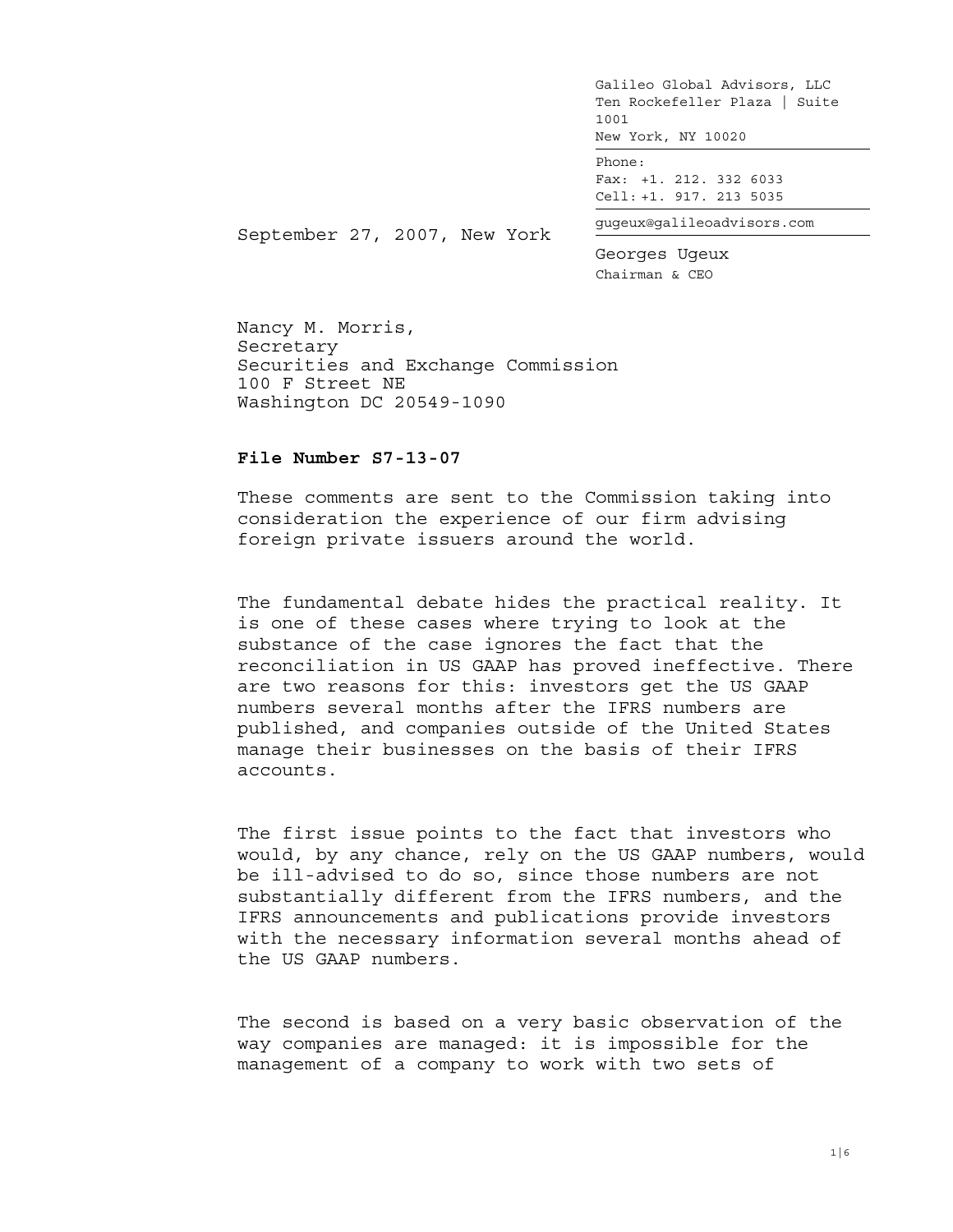accounts. Companies outside of the United States have therefore conformed their strategies and financial policies based on the IFRS principles and rules. That is the basis on which the market judges their performance. Financial analysts comment on those numbers.

The 7,000 companies of the European Union who now report accounts in IFRS represent a serious experience. Additional countries outside of the United States are integrating IFRS in their national regulations. This trend points to the possibility to see IFRS becoming the global standard, and will inevitably affect the US GAAP reporting rules. This is in line with the objective of the SEC to reduce the disparities between the United States and other countries. The IASB has, quite often, actually "borrowed " US GAAP rules and integrated them into their own since they were providing a robust core of accounting principles.

The seriousness and professionalism of the cooperation that has been established between the FASB and the IASB since 2002, provides a high level of convergence between the two sets of standards. This " robust progress " is clearly outlined in the release, and the SEC has been a powerful force moving this effort in the right direction.

This letter comments on the first 17 questions of the release, since the other questions are more of a specific technical response outside of the competence of our firm.

1. Outside of the United States, IFRS is considered to be the accepted norm and while there are always questions about some of its aspects, it is considered to be robust and reliable. Namely, the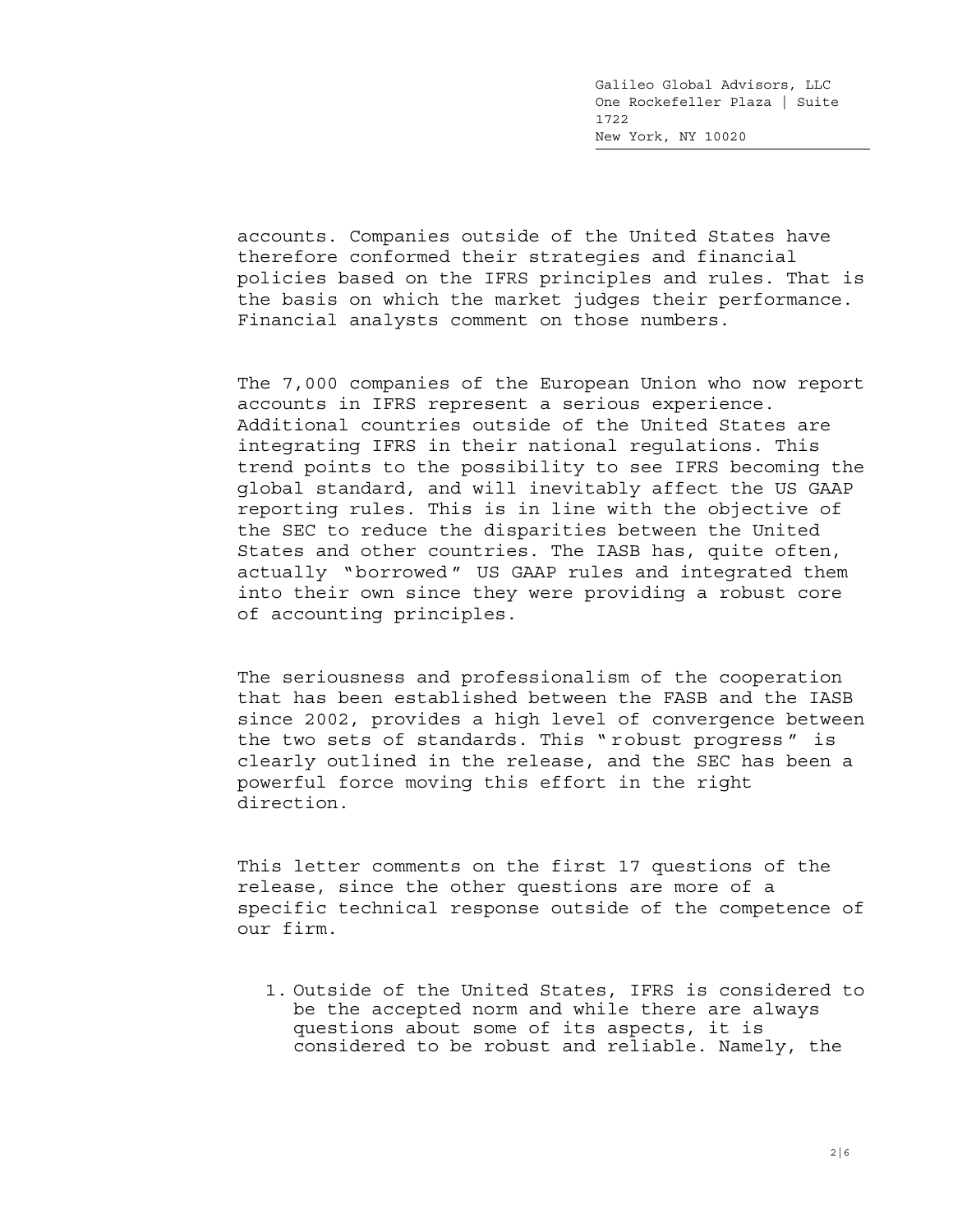Working group of the IOSCO has demonstrated that robustness.

2. The current level of convergence between the two sets of standards is perceived to be close enough by analysts and investors so that, while further convergence will be helpful, there is no need to wait for further convergence to accept IFRS accounts since US investors have already largely been exposed to IFRS reporting.

The question of the consistency of the application of IFRS throughout the countries who adopt them is a serious one: most countries do have accounting boards and are not willing to necessarily accept IFRS without adjustments and they themselves are subject to outside influences. So the statement by the SEC that it would have to be the original form of IFRS that would apply to the IFRS acceptance for foreign private issuers and not its possible national adjustments is the only way this acceptance makes sense.

Should neither the IASB nor IFRIC has addressed a particular accounting issue, there could be a form of joint 'emergency hearing' mechanism to look at the question if it is not a complex one. Should that not be possible, the company should be entitled to use an methodology agreed with its auditor, and spell out this new rule in the "accounting principles " in its Annual Report.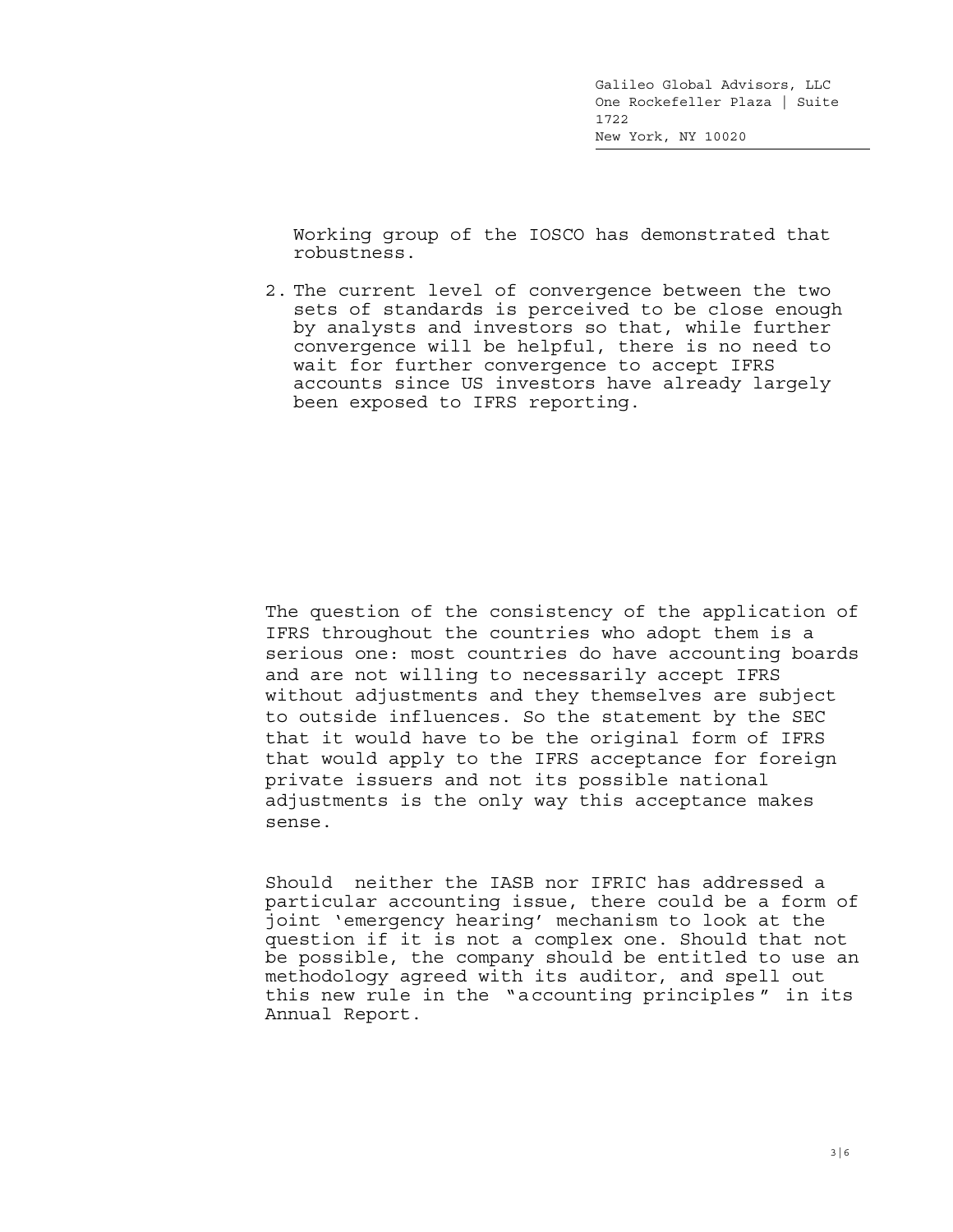- 3. It is not possible to answer that question in general terms. While the answer is broadly that the convergence is sufficient, there might be some areas where such convergence has not yet been established. As long as reconciliation is required, it could be limited to those cases.
- 4. It is important that this information-sharing arrangement exists, and a dialogue on those differences will lead to better quality and convergence of the information to the benefit of the investors..

 $5. - - - -$ 

- 6. The adoption is unlikely to be implemented before the 2007 accounts are published. If this is right, most IFRS users will have three years IFRS experience. This might be the right time to ensure that those standards are robust enough, and it might be the right "waiting time " for new IFRS users.
- 7. The acceptance of IFRS will certainly facilitate the listing of foreign private issuers, but the current list of those issuers is diversified and strong enough for the standards to be adopted without requiring further delays.

 $8. - - - 9. - - - -$ 

10. Investors want to have as convergent a set of standards as possible, provided that they are robust. This is the case of both IFRS and GAAP. US investors are trading every day millions of those shares based on IFRS information being available. There is no major difference in the complexity of the two main standards. US investors have learned to rely on the original standards of the issuer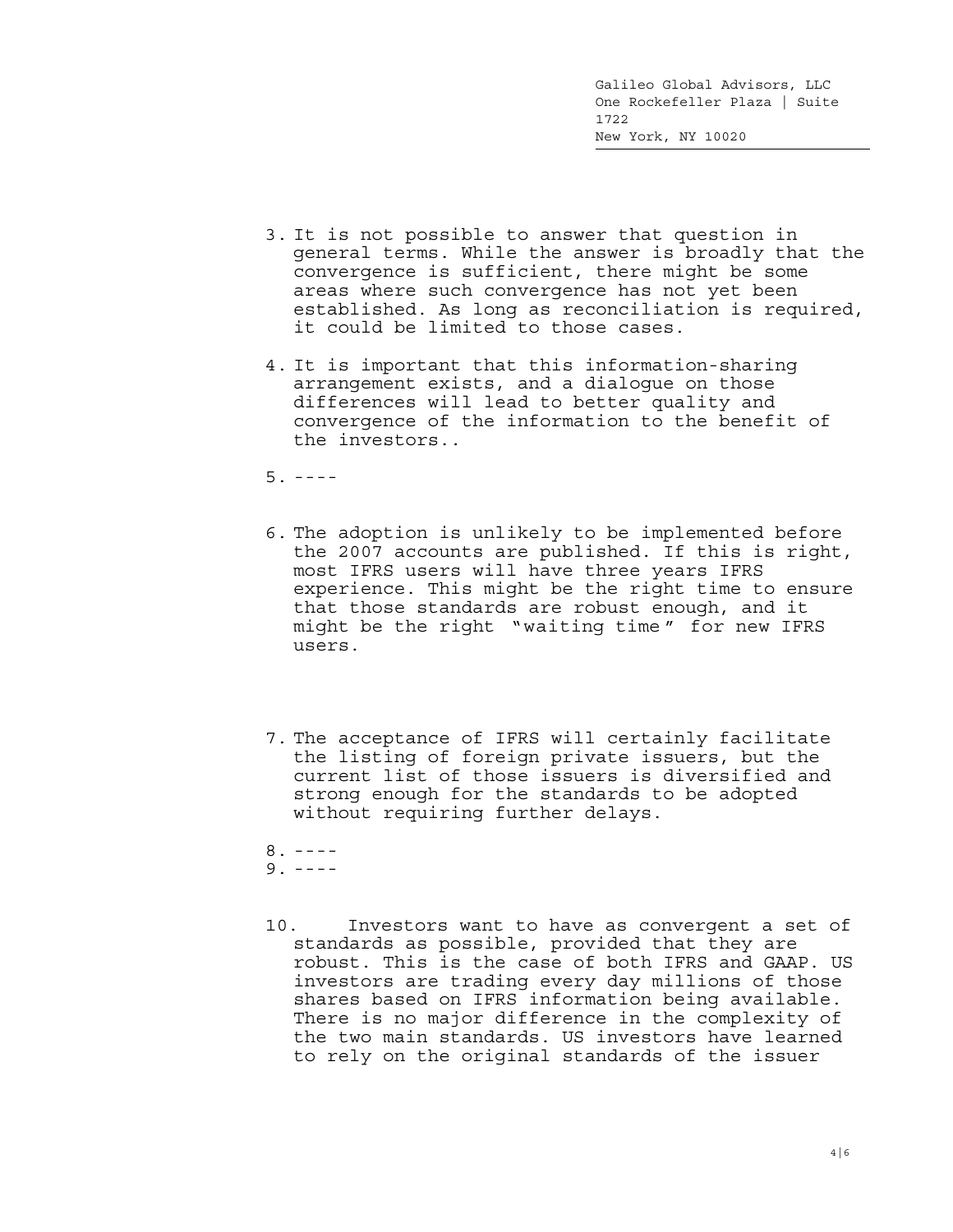since they recognize that it is the most effective way to judge their performance. Most analysts are conversant in both standards.

- 11. Investors already understand IFRS accounts and take decisions on that basis today.
- $12.$  ----
- 13. Such issuers could be allowed not to reconcile as early as for their 2008 accounts without any further delay
- 14. The only way to achieve a practical result in the timing of the filing is to ensure that companies from countries who adhere to the IOSCO International Passport can use their domestic filing and annual report in real time in the United States. Anything else will further delay the process and make such publications inconsistent with the local market, putting US investors to a disadvantage. It would be almost impossible for companies to prepare simultaneously a US regulatory registration while filing their domestic reports.
- 15. This rule has effectively disadvantaged US investors invested in foreign private issuers who were effectively unable to participate to subsequent public offerings in the United States. It appears therefore to be counter-productive.
- 16. There is no reason why such statements would not be possible. However, there might be circumstances where issuers or auditors have accepted a deviation for good reasons: those cases should be exceptional and well documented in the issuer's domestic filing and annual report.
- 17. If the acceptance of IFRS is not seamless, there will be resistance to registration and listing since the initial reconciliation is by far the most complex, burdensome and costly.